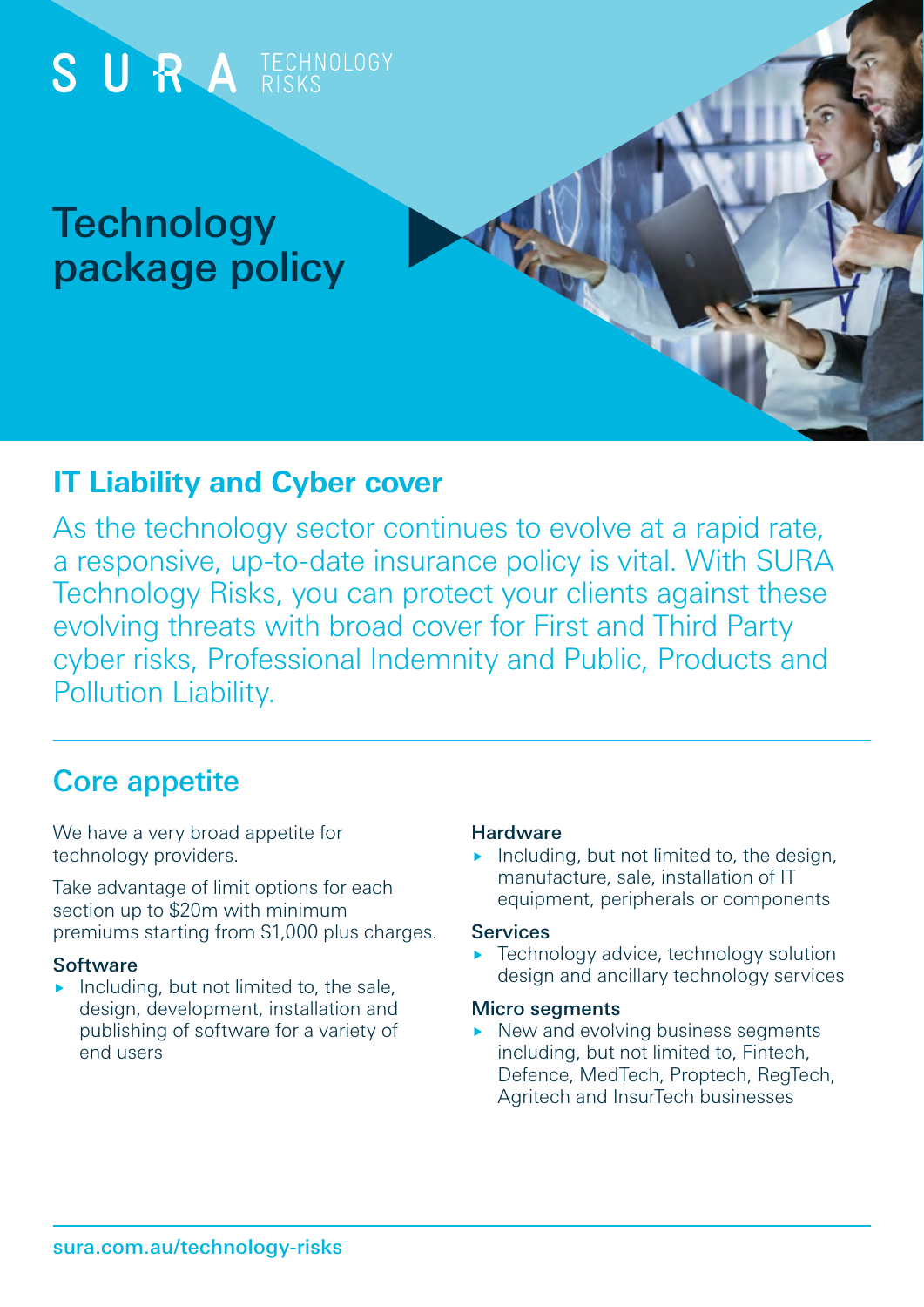# Covers available

## Professional Indemnity

Take advantage of our industry leading PI expertise and local claims service to support your clients in the event of a third party dispute.

### Product features:

- $\blacktriangleright$  Full Civil Liability wording
- ▶ Contractual Liability, including cover for the liability of others assumed in contract
- **Intellectual Property** (including trade secrets and patent)
- $\triangleright$  Defamation
- ▶ Failure of products to conform to their intended purposes
- ▶ Breach of Australian Consumer Law
- $\triangleright$  Breach of privacy
- **Breach of confidentiality**
- ▶ Damage to documents
- Dishonesty of employees, including the insured's own loss arising from employee dishonesty
- Automatic cover for sub-contractors
- **Mitigation costs**
- $\blacktriangleright$  Mitigation of fees
- **Automatic Waiver of Rights of Subrogation**
- Extended Continuous Cover.

# First Party Cyber

Increase your client's capacity to sustain their operations in the event of a direct cyber-attack or breach.

### Product features:

- ► Cyber loss or damage
- Business interruption and extra expense
- $\blacktriangleright$  Cyber crime
- **Impersonation fraud (social engineering)**
- Cyber extortion
- $\blacktriangleright$  Telephone hacking
- $\blacktriangleright$  Incident response and notification expenses
- $\blacktriangleright$  Regulatory actions and fines
- **Privacy Regulations and General Data** Protection Regulations Actions and Fines
- $\blacktriangleright$  Public Relations expenses
- $\triangleright$  Notification expenses arising from loss of physical documents
- ▶ Post breach remediation costs.

## Third Party Cyber

Help your clients maintain business continuity through cyber related litigation and regulatory action.

#### Product features:

- Automatic cover for cyber media liability
- $\blacktriangleright$  Privacy liability
- $\triangleright$  Breach of confidentiality liability
- Cyber security liability
- $\triangleright$  Breach of payment security liability
- $\blacktriangleright$  Regulatory actions and fines
- ▶ Privacy Regulations and General Data Protection Regulations Actions and Fines
- ▶ Contractually assumed incident response
- Notification expenses
- $\blacktriangleright$  Liability arising from loss of physical
- documents
- **Mitigation costs**
- ▶ Public Relations expenses
- Extended Continuous Cover.

### Public, Products and Pollution Liability

A safeguard against third party liability claims.

# Product features:

- $\blacktriangleright$  Third party bodily injury
- Third party property damage
- **Personal injury and advertising liability**
- **Pollution liability**
- Product recall expense
- Contingent Liability (Non-owned vehicles)
- Inquiries and first aid expenses
- Motor Liability (where not compulsory
- to insure)
- Overseas personal liability
- Property in care, custody and control
- **Legionella**
- Pollution clean-up costs
- ▶ Automatic cover for sub-contractors
- $\blacktriangleright$  Additional insureds where obligated to insure
- Automatic cover for landlords of leased premises
- Automatic waiver of rights of subrogation.